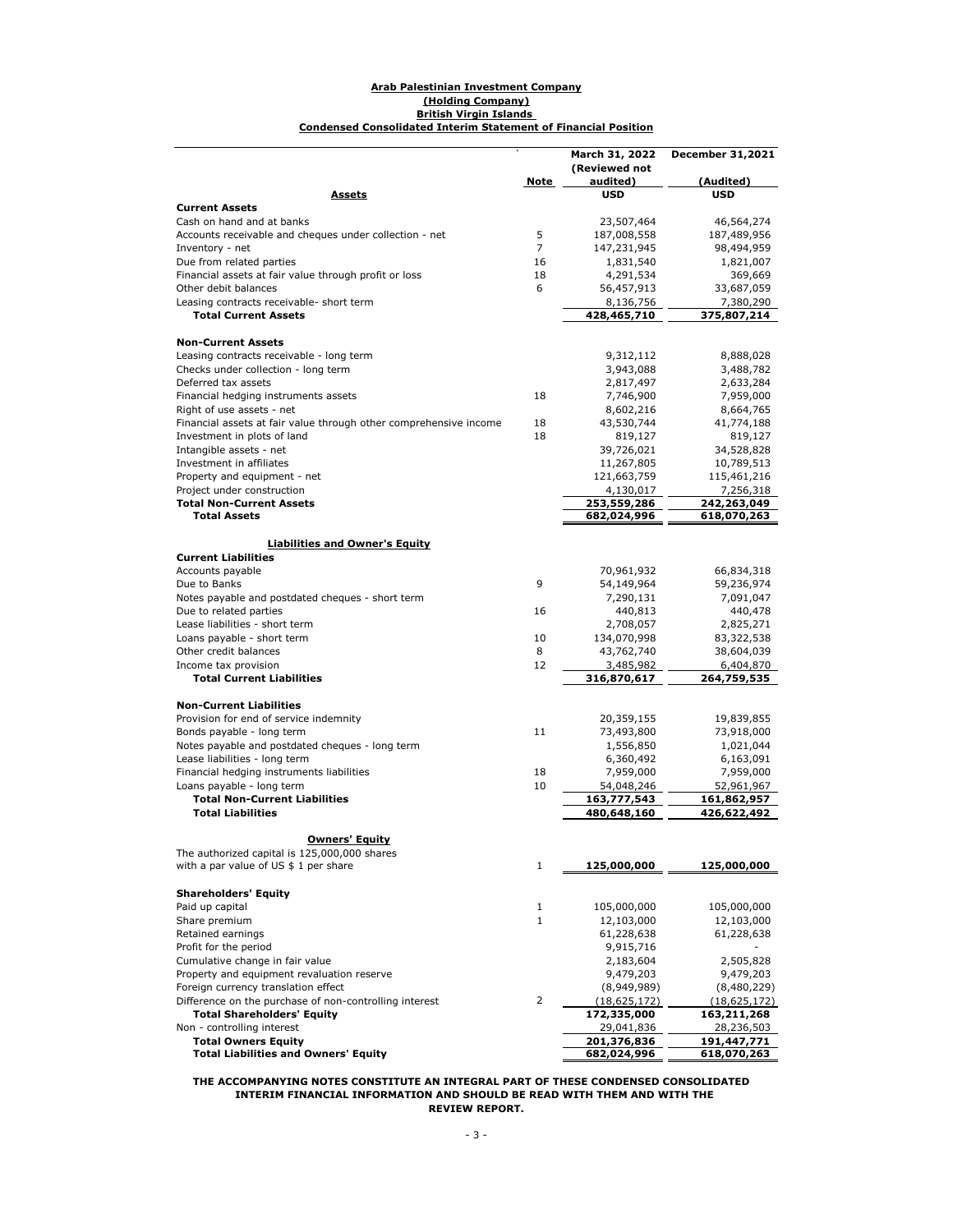# **Arab Palestinian Investment Company (Holding Company) British Virgin Islands Condensed Consolidated Interim Statement of Profit or Loss**

 $\mathbb{R}^2$ 

|                                                               |             | For the Three-Months Ended March 31,<br>2022<br>2021 |                           |  |  |
|---------------------------------------------------------------|-------------|------------------------------------------------------|---------------------------|--|--|
|                                                               | <b>Note</b> | (Reviewed not<br>audited)                            | (Reviewed not<br>audited) |  |  |
|                                                               |             | <b>USD</b>                                           | <b>USD</b>                |  |  |
| Net sales                                                     |             | 279,703,921                                          | 258,712,121               |  |  |
| Less: Cost of sales                                           |             | 239,522,978                                          | 225,821,784               |  |  |
| <b>Net sales revenue</b>                                      |             | 40,180,943                                           | 32,890,337                |  |  |
| Services revenue                                              |             | 1,837,312                                            | 1,063,692                 |  |  |
| Less: Cost of services                                        |             | 1,705,667                                            | 1,176,369                 |  |  |
| Net services revenue (loss)                                   |             | 131,645                                              | (112, 677)                |  |  |
| <b>Profit from Sales and Services</b>                         | 17          | 40,312,588                                           | 32,777,660                |  |  |
| Less: General and administrative expenses                     |             | 15,849,592                                           | 12,186,441                |  |  |
| Selling and distribution expenses                             |             | 9,474,380                                            | 6,881,075                 |  |  |
| <b>Profit from Operations</b>                                 |             | 14,988,616                                           | 13,710,144                |  |  |
| Less: Interest and borrowing costs                            |             | 3,134,703                                            | 3,118,121                 |  |  |
| Other revenue (expenses) - net                                |             | 1,738,832                                            | (270, 471)                |  |  |
| Profit for the Period before Income Tax                       |             | 13,592,745                                           | 10,321,552                |  |  |
| Less: Income tax expense                                      | 12          | 2,452,614                                            | 2,009,482                 |  |  |
| <b>Profit for the Period</b>                                  |             | 11,140,131                                           | 8,312,070                 |  |  |
| <b>Attributable to:</b>                                       |             |                                                      |                           |  |  |
| Company's shareholders                                        |             | 9,915,716                                            | 7,162,225                 |  |  |
| Non-controlling interest                                      |             | 1,224,415                                            | 1,149,845                 |  |  |
|                                                               |             | 11,140,131                                           | 8,312,070                 |  |  |
|                                                               |             |                                                      |                           |  |  |
| Earnings per share attributable to the Company's shareholders | 13          | 0/09                                                 | 0/07                      |  |  |

# **THE ACCOMPANYING NOTES CONSTITUTE AN INTEGRAL PART OF THESE CONDENSED CONSOLIDATED INTERIM FINANCIAL INFORMATION AND SHOULD BE READ WITH THEM AND WITH THE REVIEW REPORT.**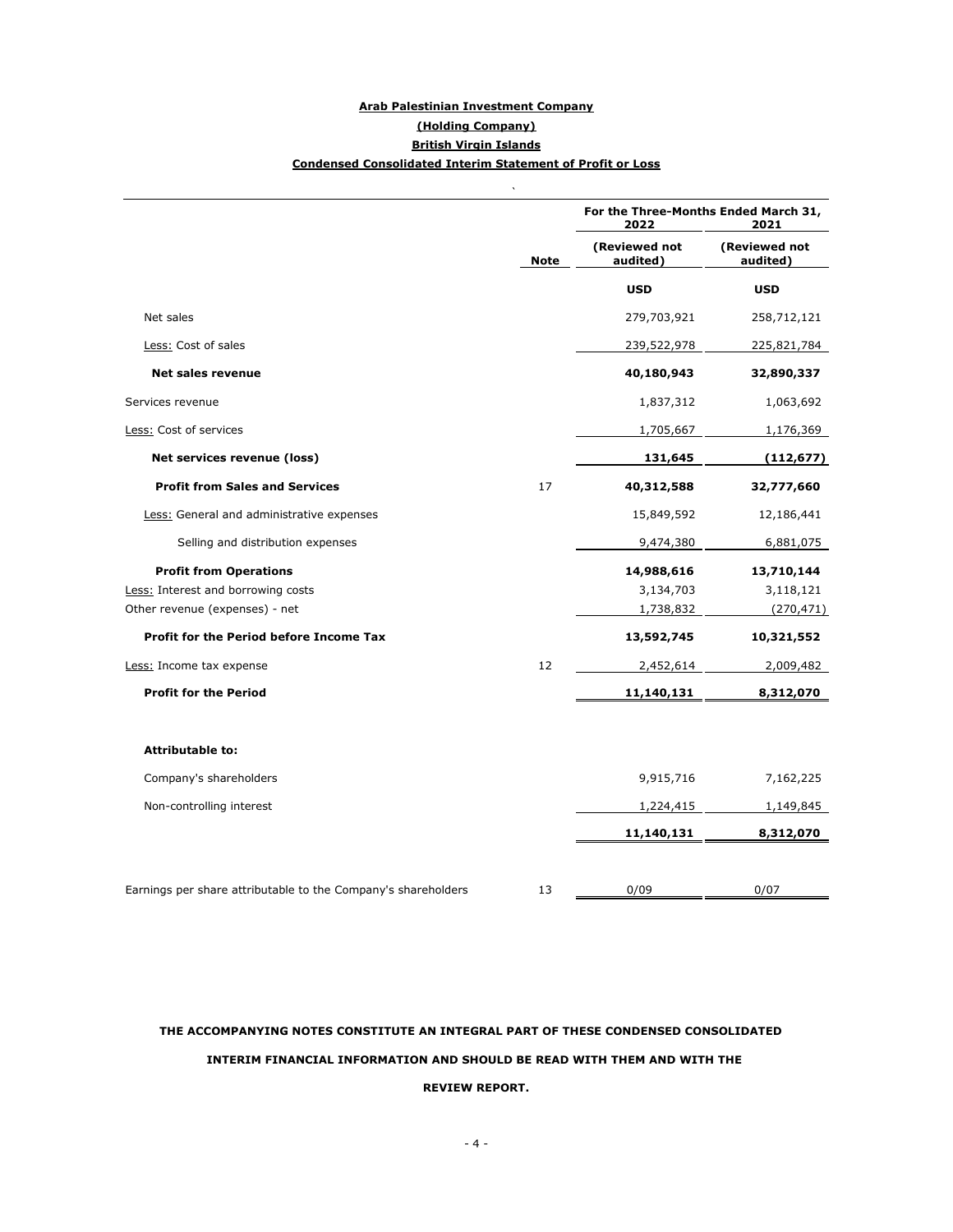### **Arab Palestinian Investment Company**

#### **(Holding Company)**

# **British Virgin Islands**

#### **Condensed Consolidated Interim Statement of Comprehensive Income**

|                                                                                                                                                                                                       | For the Three-Months Ended March<br>31, |                           |  |  |
|-------------------------------------------------------------------------------------------------------------------------------------------------------------------------------------------------------|-----------------------------------------|---------------------------|--|--|
|                                                                                                                                                                                                       | 2022                                    | 2021                      |  |  |
|                                                                                                                                                                                                       | (Reviewed not<br>audited)               | (Reviewed not<br>audited) |  |  |
|                                                                                                                                                                                                       | <b>USD</b>                              | <b>USD</b>                |  |  |
| Profit for the period                                                                                                                                                                                 | 11,140,131                              | 8,312,070                 |  |  |
| Other comprehensive income items that might be transfered<br>to the statement of profit or loss later:<br>Change in fair value - financial assets at fair value through other<br>comprehensive income | (322, 224)                              | (845,730)                 |  |  |
| Foreign currency translation effect                                                                                                                                                                   | (888,842)                               | (1, 553, 723)             |  |  |
| <b>Total comprehensive income</b>                                                                                                                                                                     | 9,929,065                               | 5,912,617                 |  |  |
| <b>Total Comprehensive Income Attributable to:</b>                                                                                                                                                    |                                         |                           |  |  |
| Company's shareholders                                                                                                                                                                                | 9,123,732                               | 5,397,493                 |  |  |
| Non-controlling interest                                                                                                                                                                              | 805,333                                 | 515,124                   |  |  |
|                                                                                                                                                                                                       | 9,929,065                               | 5,912,617                 |  |  |

# **HE ACCOMPANYING NOTES CONSTITUTE AN INTEGRAL PART OF THESE CONDENSED CONSOLIDATED**

#### **INTERIM FINANCIAL INFORMATION AND SHOULD BE READ WITH THEM AND WITH THE**

### **REVIEW REPORT.**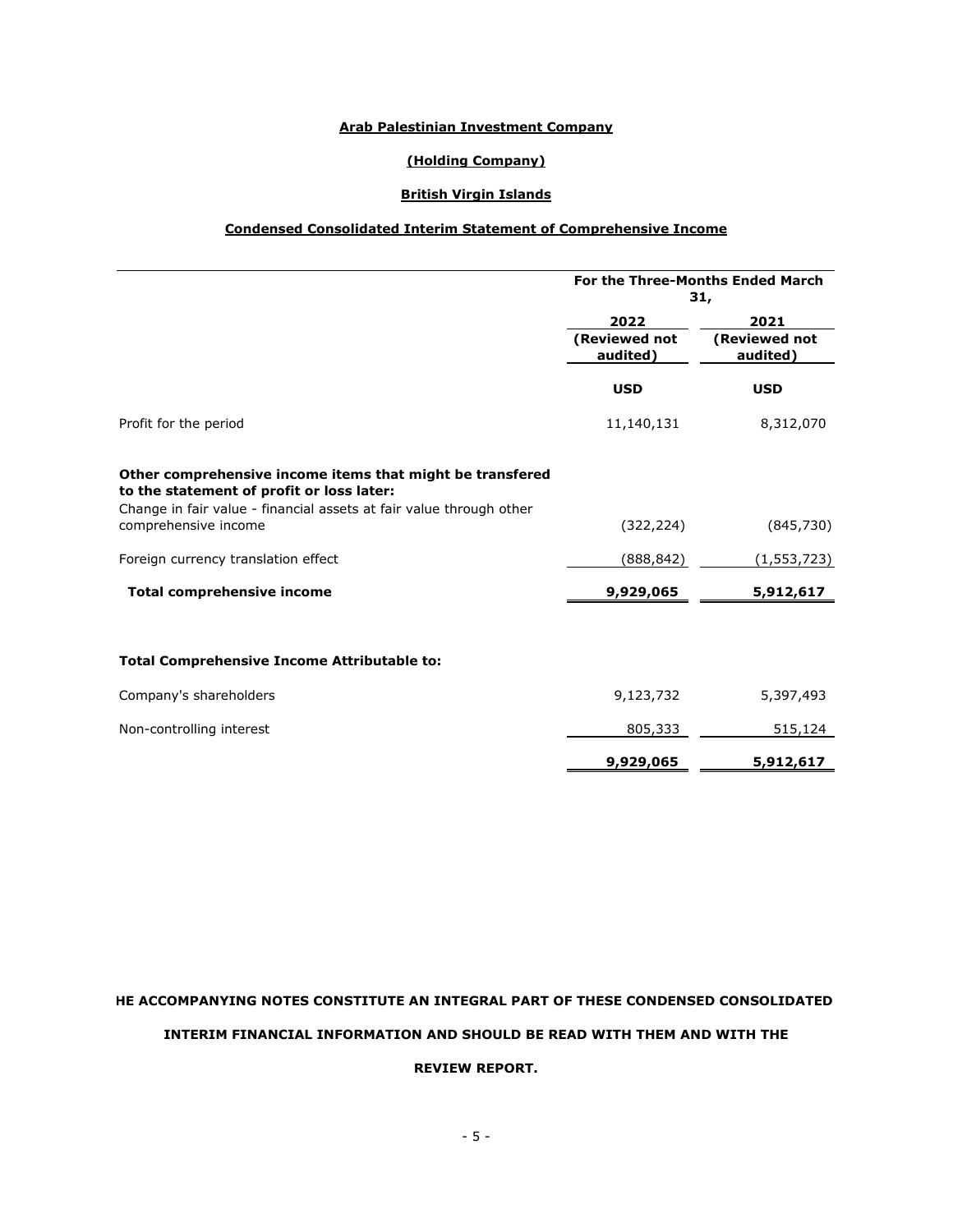#### **Arab Palestinian Investment Company**

#### **(Holding Company)**

#### **British Virgin Islands**

#### **Condensed Consolidated Interim Statement of Changes in Owners' Equity**

|                                                                       |                |                          |            |                          |                          | <b>Cumulative</b> | <b>Property and</b>                              |               | Foreign Currency Difference on the | Total         | Non-                     |                      |
|-----------------------------------------------------------------------|----------------|--------------------------|------------|--------------------------|--------------------------|-------------------|--------------------------------------------------|---------------|------------------------------------|---------------|--------------------------|----------------------|
|                                                                       |                | Paid -up                 | Share      | Retained                 | <b>Profit for</b>        |                   | Change in Fair Equipment Revaluation Translation |               | <b>Purchase of Non-</b>            | Shareholders' | Controlling              | <b>Total Owners'</b> |
|                                                                       | Note           | Capital                  | Premium    | Earnings                 | the Period               | Value             | <b>Reserve</b>                                   | <b>Effect</b> | <b>Controlling Interest</b>        | Equity        | <b>Interest</b>          | Equity               |
| For the Three-Months Ended March 31, 2022 (Reviewed not<br>audited)   |                | <b>USD</b>               | <b>USD</b> | <b>USD</b>               | <b>USD</b>               | <b>USD</b>        | <b>USD</b>                                       | <b>USD</b>    | <b>USD</b>                         | <b>USD</b>    | <b>USD</b>               | <b>USD</b>           |
| Balance - beginning of the period                                     |                | 105,000,000              | 12,103,000 | 61,228,638               |                          | 2,505,828         | 9,479,203                                        | (8,480,229)   | (18, 625, 172)                     | 163,211,268   | 28,236,503               | 191,447,771          |
| Change in fair value                                                  |                |                          |            |                          |                          | (322, 224)        |                                                  |               |                                    | (322, 224)    | $\overline{\phantom{a}}$ | (322, 224)           |
| Foreign currency translation effects                                  |                |                          |            |                          |                          |                   | $\overline{\phantom{a}}$                         | (469, 760)    | $\sim$                             | (469, 760)    | (419, 082)               | (888, 842)           |
| Profit for the Period                                                 |                |                          |            | $\overline{\phantom{a}}$ | 9,915,716                |                   | $\overline{\phantom{a}}$                         | $\sim$        |                                    | 9,915,716     | 1,224,415                | 11,140,131           |
| <b>Total comprehensive income</b>                                     |                |                          |            | $\overline{\phantom{a}}$ | 9,915,716                | (322, 224)        | $\overline{\phantom{a}}$                         | (469,760)     | $\overline{\phantom{a}}$           | 9,123,732     | 805,333                  | 9,929,065            |
| <b>Balance - End of the Period</b>                                    |                | 105,000,000              | 12,103,000 | 61,228,638               | 9,915,716                | 2,183,604         | 9,479,203                                        | (8,949,989)   | (18, 625, 172)                     | 172,335,000   | 29,041,836               | 201,376,836          |
| For the Three-Months Ended March 31, 2021 (Reviewed not<br>audited)   |                |                          |            |                          |                          |                   |                                                  |               |                                    |               |                          |                      |
| Balance - beginning of the period                                     |                | 95,000,000               | 10,075,000 | 36,935,837               |                          | (277, 563)        | 15,636,052                                       | 347,165       | (11,844,996)                       | 145,871,495   | 28,886,066               | 174,757,561          |
| Change in fair value                                                  |                |                          |            |                          | $\overline{\phantom{a}}$ | (845,730)         | $\overline{\phantom{a}}$                         |               | $\sim$                             | (845,730)     | $\overline{\phantom{a}}$ | (845, 730)           |
| Foreign currency translation effects                                  |                |                          |            |                          |                          |                   | $\overline{\phantom{a}}$                         | (919,002)     | $\sim$                             | (919,002)     | (634, 721)               | (1, 553, 723)        |
| Profit for the Period                                                 |                |                          |            | $\sim$                   | 7,162,225                |                   | $\overline{\phantom{a}}$                         | $\sim$        |                                    | 7,162,225     | 1,149,845                | 8,312,070            |
| <b>Total comprehensive income</b>                                     |                |                          |            | $\overline{\phantom{a}}$ | 7,162,225                | (845,730)         | $\overline{\phantom{a}}$                         | (919,002)     | $\overline{\phantom{a}}$           | 5,397,493     | 515,124                  | 5,912,617            |
| Increase in paid up capital **                                        | $\overline{1}$ | 1,200,000                |            |                          |                          |                   |                                                  |               |                                    | 1,200,000     | $\overline{\phantom{a}}$ | 1,200,000            |
| Share premiums resulting from the increase in paid up capital **      |                | $\overline{\phantom{a}}$ | 2,028,000  |                          |                          |                   |                                                  |               |                                    | 2,028,000     |                          | 2,028,000            |
| Net change in the revaluation reserve of Property and Equipment/ Land |                |                          |            |                          |                          |                   | 145,921                                          |               |                                    | 145,921       |                          | 145,921              |
| Net change in non - controlling interest *                            |                |                          |            |                          |                          |                   | $\overline{\phantom{a}}$                         |               | (6,737,006)                        | (6,737,006)   | (1, 149, 845)            | (7,886,851)          |
| <b>Balance - End of the Period</b>                                    |                | 96,200,000               | 12,103,000 | 36,935,837               | 7,162,225                | (1, 123, 293)     | 15,781,973                                       | (571, 837)    | (18,582,002)                       | 147,905,903   | 28,251,345               | 176,157,248          |

Retained earnings include USD 2,817,497 as of March 31, 2022, which represents amounts booked by the Company's subsidiaries against deferred tax benefits ( USD 2,633,284 as of December 31, 2021).

\* This item represents the net change in non-controlling interest resulting form the increase or decrease in the share of non-controlling interest in the share capital of some of the subsidiaries during the period.

\*\* In accordance with the decision of the General Assembly in its extraordinary meeting held on December 22, 2020, it was approved to increase the company's capital by an amount of USD 1.2 million through a special issuanc and the legal procedures were completed on January 14, 2021 .

**THE ACCOMPANYING NOTES CONSTITUTE AN INTEGRAL PART OF THESE CONDENSED CONSOLIDATED** 

**INTERIM FINANCIAL INFORMATION AND SHOULD BE READ WITH THEM AND WITH THE REVIEW REPORT.**